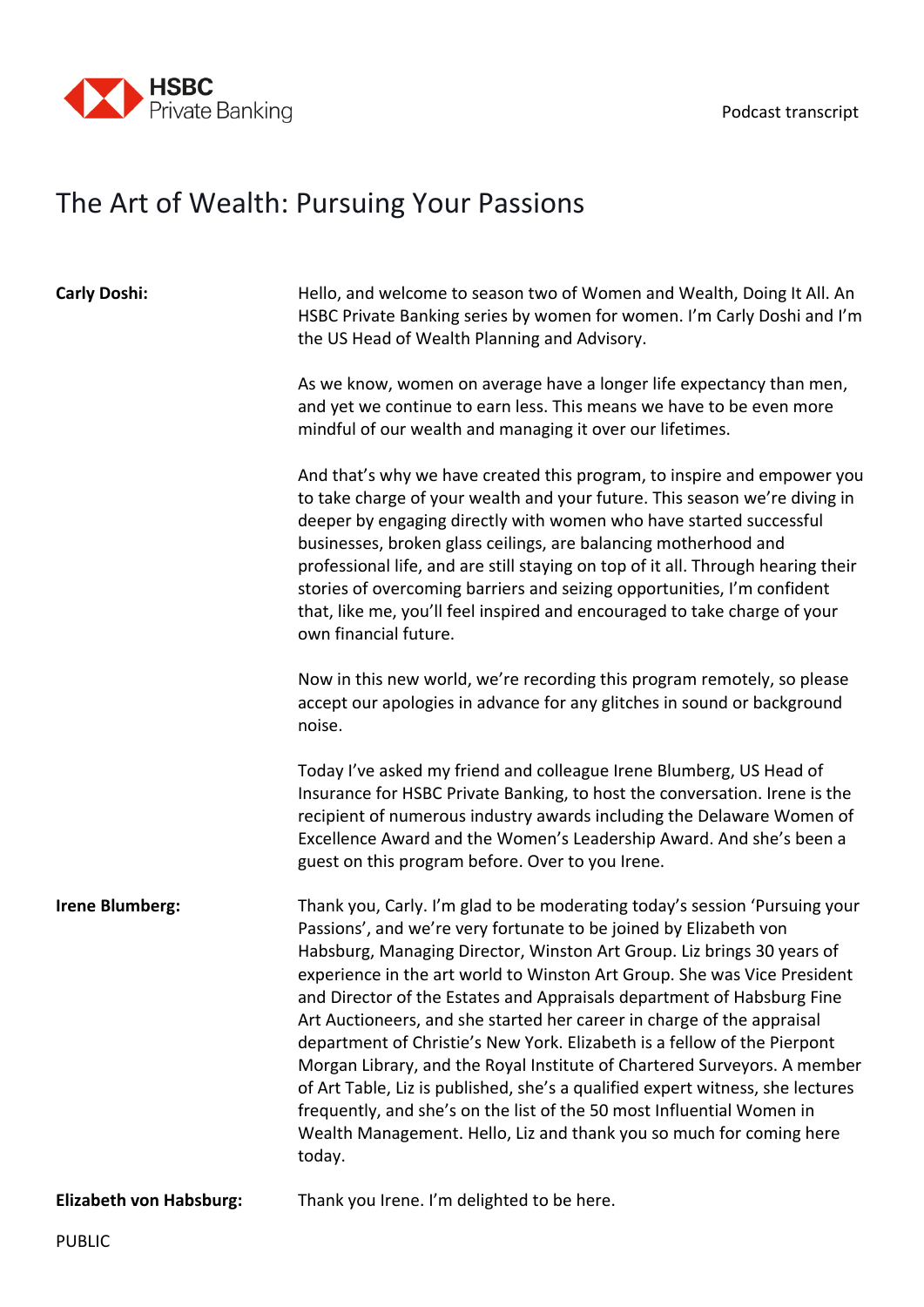| Irene:     | Irene: If you don't mind, let's start by talking about you and your<br>experiences as a woman in the art industry. How did you get started in this<br>business?                                                                                                                                                                                                                                                                                                                                                                                                                                                                                                                                                                                                                                                                                                                                                                                                                                                                                                                                                                                                                                                                                                                                                  |
|------------|------------------------------------------------------------------------------------------------------------------------------------------------------------------------------------------------------------------------------------------------------------------------------------------------------------------------------------------------------------------------------------------------------------------------------------------------------------------------------------------------------------------------------------------------------------------------------------------------------------------------------------------------------------------------------------------------------------------------------------------------------------------------------------------------------------------------------------------------------------------------------------------------------------------------------------------------------------------------------------------------------------------------------------------------------------------------------------------------------------------------------------------------------------------------------------------------------------------------------------------------------------------------------------------------------------------|
| Elizabeth: | Well art played a significant role in my life growing up. I am the daughter<br>and granddaughter of collectors. My grandparents started collecting in the<br>50s and 60s and they were buying what was at that time modern masters<br>such as Paul Clay, Lyonel Feininger, Henry Moore and so many others. We<br>lived in England when I was growing up and my mother collected a group<br>of English 18th and 19th century watercolors, and also a large collection of<br>English furniture and decorative arts. I studied international relations at<br>Stanford. I was lucky enough in my junior year to spend the year at the<br>Stanford villa in Florence and was able to absorb the amazing art and<br>renaissance culture of Italy. When I finished grad school, I decided to<br>merge my interests in international business with art. I joined Christie's<br>and eventually ran the appraisal department as you mentioned before.<br>After 11 years in the auction business and then 18 years at another<br>appraisal business, I and some of my colleagues founded Winston Art<br>Group which is now the largest independent art advisory and appraisal<br>firm in the US. Irene: That's simply amazing. Clearly art is a passion for you.<br>Can you give me a little more detail?                   |
| Elizabeth: | Absolutely. This is, as we all know, an age of incredible conflict and<br>misunderstanding in many aspects of life, both nationally and<br>internationally. However, art is a universal language. It can challenge us,<br>but it also gives us incredible pleasure and beauty. And the wonderful<br>thing about art is that there's something for everyone. I think that many<br>times people think just about fine art, but in fact there's furniture or<br>stamps, there are collections of watches and wine or jewelry. And<br>something we've seen a lot of recently, Hollywood and sports<br>memorabilia. So, there are so many different collecting categories, and at<br>all levels of the financial platform. So, clients can buy something in a tag<br>sale, and it gives them enormous pleasure, or they can buy a multi-million-<br>dollar work of art at a gallery or an auction house. There's one quick story I<br>want to tell you about a wonderful collector who went to a tag sale, and<br>this is the past five years, bought what turned out to be one of Fabergé<br>missing Easter Eggs. They paid around USD 11,000 for it and ended up<br>selling it for what was thought to be in the range of USD 25 million. So, art<br>has all kinds of wonderful stories of discoveries and passion. |
| Irene:     | I wish that could have been me! Art is very important part of who you are,<br>but it could not have been easy to get where you are today. Can you share<br>with us some of the obstacles you've faced as a woman, and how you've<br>maneuvered, very successfully I might add, in an industry that seems to<br>still be dominated by men?                                                                                                                                                                                                                                                                                                                                                                                                                                                                                                                                                                                                                                                                                                                                                                                                                                                                                                                                                                        |
| Elizabeth: | Absolutely. I would say first and foremost that I grew up in what was an<br>equal opportunity family. There were two boys and two girls. And my<br>parents were very clear that each one of us had the same opportunity to<br>excel as the other ones. So that was a good foundation for me. I did choose                                                                                                                                                                                                                                                                                                                                                                                                                                                                                                                                                                                                                                                                                                                                                                                                                                                                                                                                                                                                        |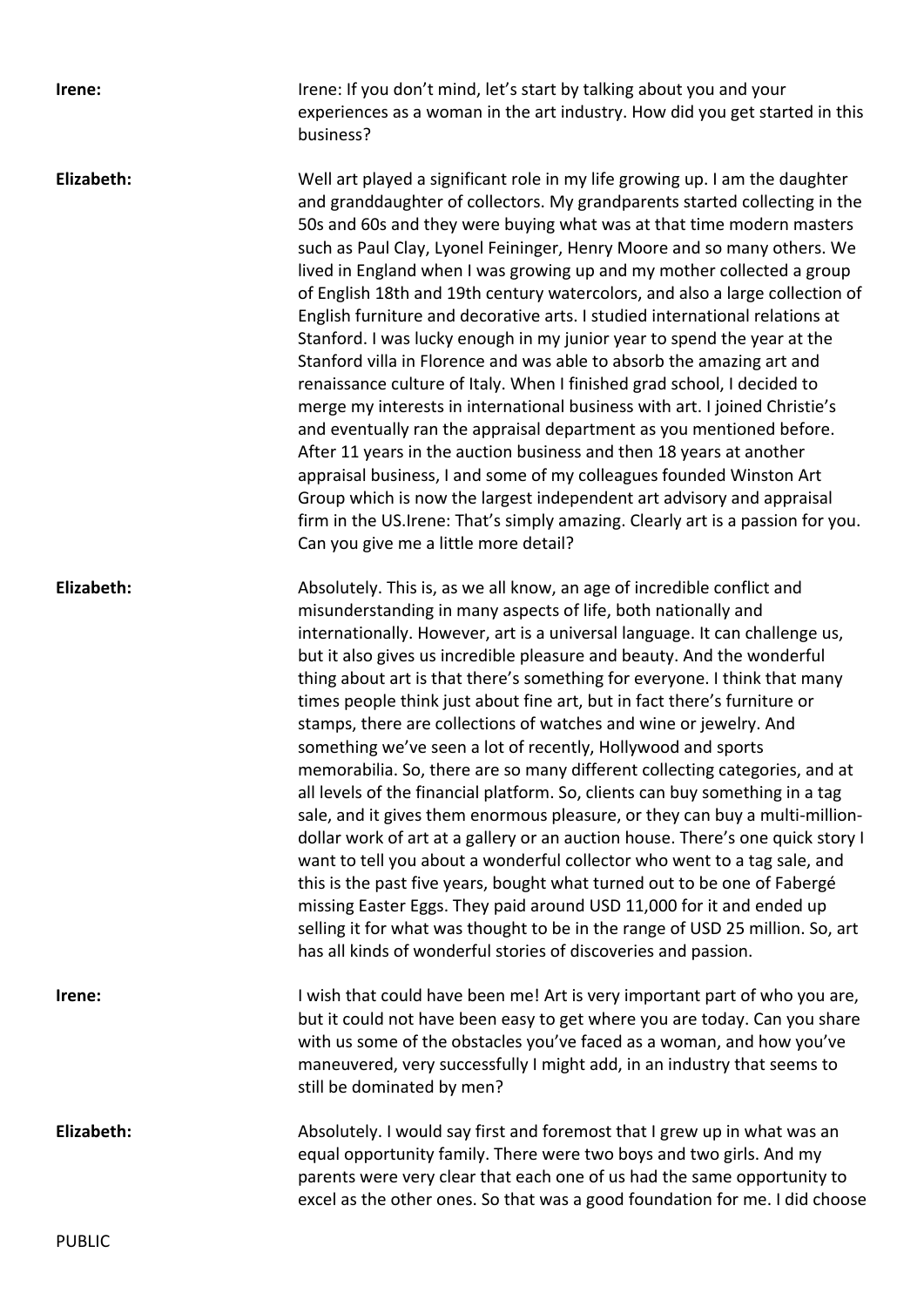|            | a field that had traditionally been run by men, but at that time all<br>industries were run by men. Still today, the major auction houses,<br>Christie's, Sotheby's, and Phillips, have CEOs that are men. But there are an<br>incredible generation of very strong, very talented, very successful women<br>in the auction field as well as in major museums and galleries around the<br>world. We just have to look at someone like Amy Cappellazzo at Sotheby's,<br>who is a major business development specialist for them, or look at Anne<br>Pasternak who runs the Brooklyn Museum, or even somebody like Nathalie<br>Bondil who until recently ran the Montreal Museum. I would also say that<br>something that really helped me and that I recommend to others, is to join<br>groups that will support you. I belong to two groups. One is art table,<br>which is made up of women in leading roles in the art world, and the other<br>one is an organization that I was invited to join several years ago, which is<br>Women President's Organization, and that is an organization of women in<br>leadership roles in many different industries. Those two organizations have<br>provided immense support to me when I've run into obstacles in my<br>career. |
|------------|-------------------------------------------------------------------------------------------------------------------------------------------------------------------------------------------------------------------------------------------------------------------------------------------------------------------------------------------------------------------------------------------------------------------------------------------------------------------------------------------------------------------------------------------------------------------------------------------------------------------------------------------------------------------------------------------------------------------------------------------------------------------------------------------------------------------------------------------------------------------------------------------------------------------------------------------------------------------------------------------------------------------------------------------------------------------------------------------------------------------------------------------------------------------------------------------------------------------------------------------------------------------------|
| Irene:     | Liz thanks for sharing those networking and community building tips. I'm<br>sure you get asked this question a lot, but should art be purchased as an<br>investment or for your enjoyment?                                                                                                                                                                                                                                                                                                                                                                                                                                                                                                                                                                                                                                                                                                                                                                                                                                                                                                                                                                                                                                                                              |
| Elizabeth: | Great question. It should be both or either. You know when I started in the<br>art market 30 years ago, nobody talked about art as an investment class.<br>Art was considered a very static asset, something that was illiquid and only<br>could provide returns when it was sold. Now art is an asset class on its<br>own, it's very clear that art is used as an investment vehicle. You know we<br>work with about 25% of the largest collectors in the US as well as new<br>collectors and collectors who are still building their collections, and I<br>cannot remember a single time when a client hasn't asked me "will this go<br>up in value?" But that's a question that I respect and admire and it's a valid<br>question. Clients now have the option to make their art work for them by<br>such platforms as taking a collateral loan against your art, which was<br>something that was unheard of 20 years ago. Clients can keep the art on<br>their walls and banks and other institutions are now loaning at low interest<br>rates, they're loaning money against that art so that it's actually making<br>your art work for you.                                                                                                                       |
| Irene:     | I love that art is now considered an asset class; I think that's fantastic. And<br>I also agree that you have to buy what you love. So now that you have the<br>artwork, how do you value it, how do you value what an artwork is worth?                                                                                                                                                                                                                                                                                                                                                                                                                                                                                                                                                                                                                                                                                                                                                                                                                                                                                                                                                                                                                                |
| Elizabeth: | You know there's a tremendous amount of due diligence that goes into<br>valuing art. And that consists both of factual data and also<br>connoisseurship. And that's important to recognize because I think often<br>when you see something like Antiques Roadshow, it makes it looks so easy.<br>The very first thing we do is look at market comparables, so we look to see<br>if there's a similar work that is selling in the market that has the same<br>attributes as the work that we're valuing. We look at the time period, we<br>look at the medium. We check to see if the work is too large or too small to                                                                                                                                                                                                                                                                                                                                                                                                                                                                                                                                                                                                                                                  |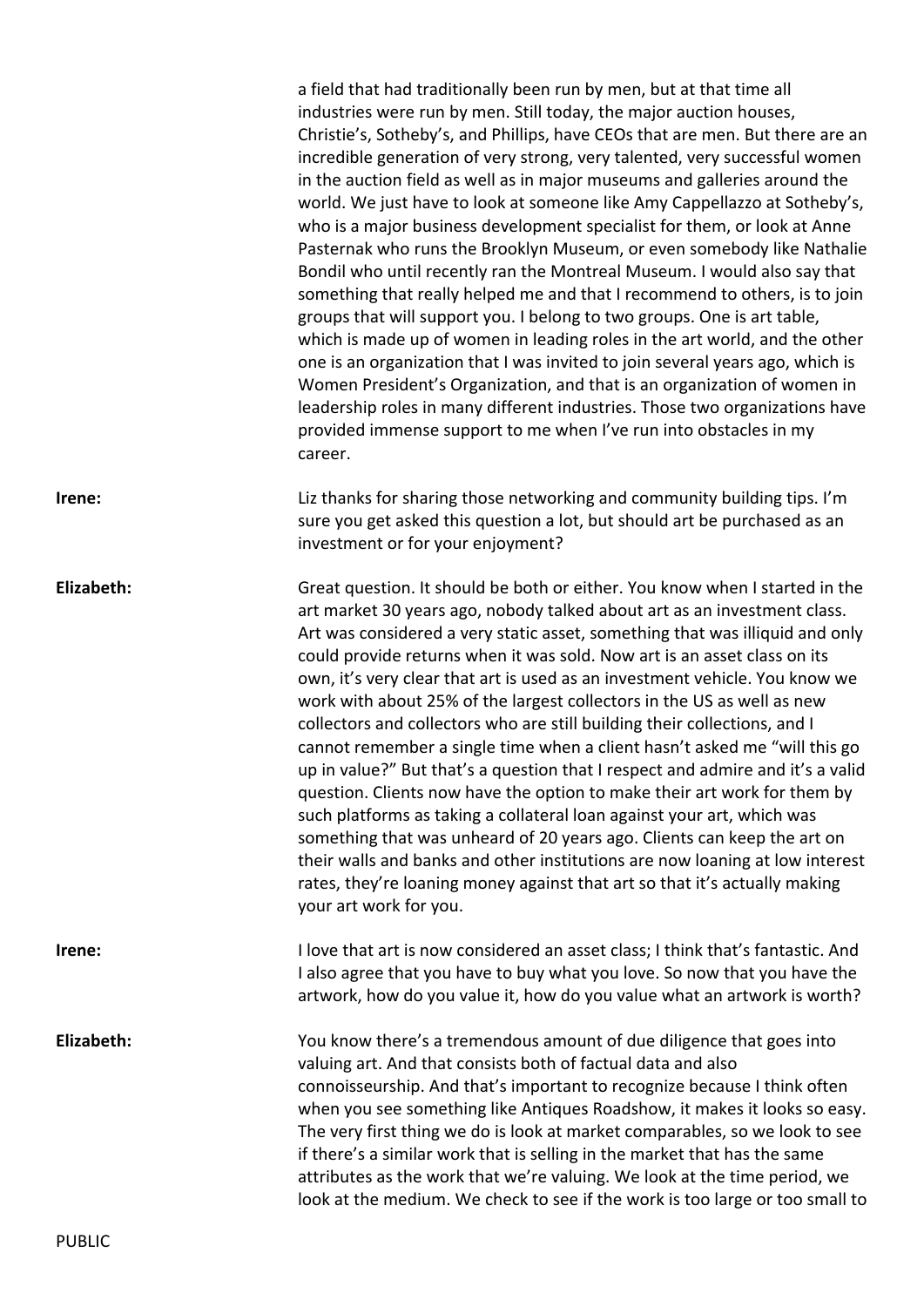fit into many collections. We also examine the artist to see who is representing that artist, are they represented by a major gallery, are they about to change to a major gallery? Is there a museum show on the horizon? Also, there are lots of external factors. We look to see whether the art market is undergoing a change, are there external factors that we have now such as COVID or financial volatility, even natural disasters or global economic factors such as Brexit or changes in the global market that are going to affect the art market. And finally, I'd say we look at how fresh is the work to the market. Was it something that's been on the market recently or is it something that's been off the market and therefore much more desirable to collectors? I would add that there are other factors such as title and provenance and authenticity that go into the mix as well. **Irene:** Thank you, that helps me understand how artwork is valued, but I've got to tell you I read an article very recently that seemed to indicate art by female artists is less valued. Is this true and if it is, why? **Elizabeth:** That's a good question. I would say traditionally yes, without question, female art has been less collected than work by male artists. But we're at an inflection point now, we're seeing an incredible price growth in the market for women artists and we're seeing collectors concentrate on works by female artists. We've seen a record-breaking price for a Georgia O'Keeffe a couple years ago, her work made USD 44 million and was bought by Crystal Bridges, the museum out in Arkansas. But we've also seen more recently, incredible increases in price for people like Helen Frankenthaler and Lee Krasner and Joan Mitchell, all contemporary artists that really are superb and en par with any of their male counterparts. We also see a great increased interest recently, and this is really exciting for us, in certain old master female artists such as Artemisia Gentileschi. And I'd say finally there is a great current interest in black artists, black female artists. You'll remember that Amy Sherald, who made the portrait of Michelle Obama, which is so incredible. There are other artists like Faith Ringgold and Kara Walker. There is an amazing artist that you see in every contemporary auction coming up now called Lynette Yiadom-Boakye. **Irene:** Pleased to hear that there's so much positive change afoot. Speaking of change, how do you and your company adapt to the changes in the art market? **Elizabeth:** When I started at Christie's many years ago, we used polaroid cameras, yellow legal pads, and pencils when we were going to visit a client. But technology over the last 20 years has changed the art world completely. We now have access to databases online that give us auction records at the touch of a button. We can use iPhones instead of Polaroids, the iPhones take images, we download them instantly and send them off to our clients for research. We see the use of QR codes mostly at art fairs, where you can point your smartphone at a QR code and instantly get information about a particular artist. And we're also seeing the use of both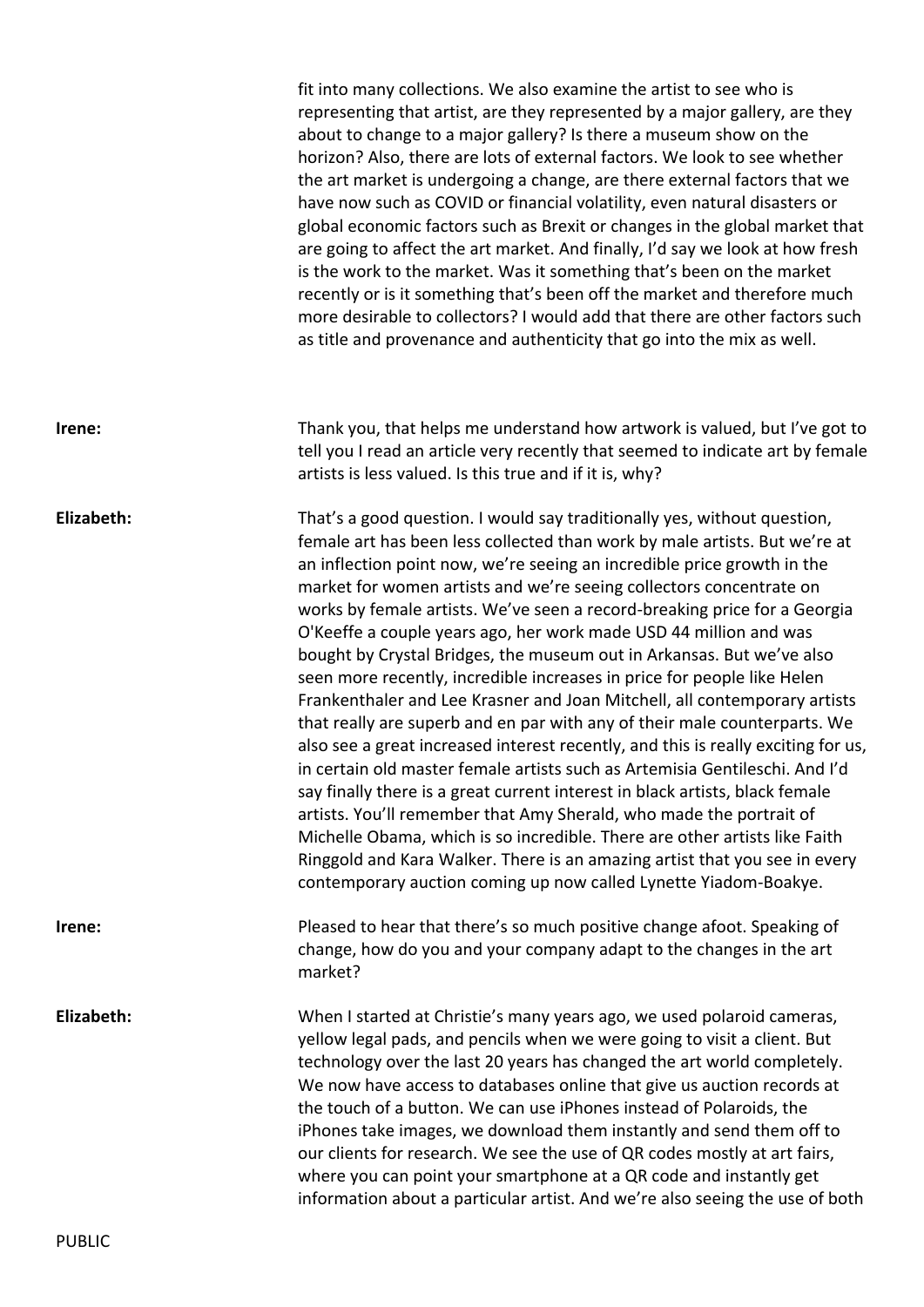|            | AI and AR in viewing and in creating art, and also, we've seen the use of AI<br>to help obtain data points for authenticity for works of art. So, there's a<br>tremendous amount going on in the technology area in the art market that<br>really has made our lives so much easier. We at Winston Art Group are on<br>the front line of using technology in our own services. We developed two<br>apps for our clients: one for their wine collections, and the other that will<br>help us to update the general contents of the residents for insurance in a<br>very easy manner. And at the same time, because we're living in an era of<br>data security disruptions, we also use advanced security protocols to<br>protect client data which is so important now.                                                                                                                                                                                                                                                                                                                                                                                                                                                                                                                                                                                                                                                                                                                                                                                                                                                                                                                         |
|------------|------------------------------------------------------------------------------------------------------------------------------------------------------------------------------------------------------------------------------------------------------------------------------------------------------------------------------------------------------------------------------------------------------------------------------------------------------------------------------------------------------------------------------------------------------------------------------------------------------------------------------------------------------------------------------------------------------------------------------------------------------------------------------------------------------------------------------------------------------------------------------------------------------------------------------------------------------------------------------------------------------------------------------------------------------------------------------------------------------------------------------------------------------------------------------------------------------------------------------------------------------------------------------------------------------------------------------------------------------------------------------------------------------------------------------------------------------------------------------------------------------------------------------------------------------------------------------------------------------------------------------------------------------------------------------------------------|
| Irene:     | I'm going to have to see those two apps! On a very serious note, we know<br>that women are living longer than men in the US. In fact, 80% of the<br>women outlive their spouses. And that many women stand to be the<br>primary recipients of the USD 68 trillion in global wealth transfer currently<br>underway. As a woman, what should we be thinking about from a planning<br>perspective?                                                                                                                                                                                                                                                                                                                                                                                                                                                                                                                                                                                                                                                                                                                                                                                                                                                                                                                                                                                                                                                                                                                                                                                                                                                                                                |
| Elizabeth: | I love that question because I would say that our happiest clients, whether<br>male or female, are the ones that put together a team that includes best-<br>in-class of financial advisors, of insurance professionals like you Irene, of<br>attorneys and also of advisors like our team of art advisors. We want that<br>team to all work together to achieve the same goals for our client's<br>financial security going forward. But in terms particularly of our female<br>collectors, we like to discuss with them that there are options to what they<br>do with their collections going forward. They don't just have to sell them.<br>They can do donations to institutions. They can give gifts to their families<br>or friends. In one recent situation, we had a client who was so incredibly<br>excited to hear about Agnes Gund selling her Lichtenstein for around \$165<br>million to give the money to a cause that was so important to her. And our<br>client asked us if we could help her to sell her collection so she could do<br>the same thing – she could donate the proceeds to various charitable<br>institutions that were so important to her. We love that sort of proactive<br>thinking. But also, we tell our clients, and especially our female clients, that<br>the art market is very volatile and it's not a unique platform where every<br>part of the market moves at the same rate. So different areas of the<br>market are volatile at different times, and it's crucial for our clients to get<br>and maintain up-to-date appraisals, so that they have the right information<br>to make the informed decisions that they have to make going forward. |
| Irene:     | Thank you. Selfishly, I'm the US Head of Insurance as you know and self-<br>proclaimed insurance nerd. I want a spend some time talking about<br>protection. So, would you mind sharing with our listeners the importance<br>of titling their art properly and insuring it?                                                                                                                                                                                                                                                                                                                                                                                                                                                                                                                                                                                                                                                                                                                                                                                                                                                                                                                                                                                                                                                                                                                                                                                                                                                                                                                                                                                                                    |
| Elizabeth: | Absolutely. In terms of title, I would say that defining ownership is<br>absolutely crucial. We tell our clients that if they're buying works as a<br>couple, the work should be in both collectors' names so that they are                                                                                                                                                                                                                                                                                                                                                                                                                                                                                                                                                                                                                                                                                                                                                                                                                                                                                                                                                                                                                                                                                                                                                                                                                                                                                                                                                                                                                                                                    |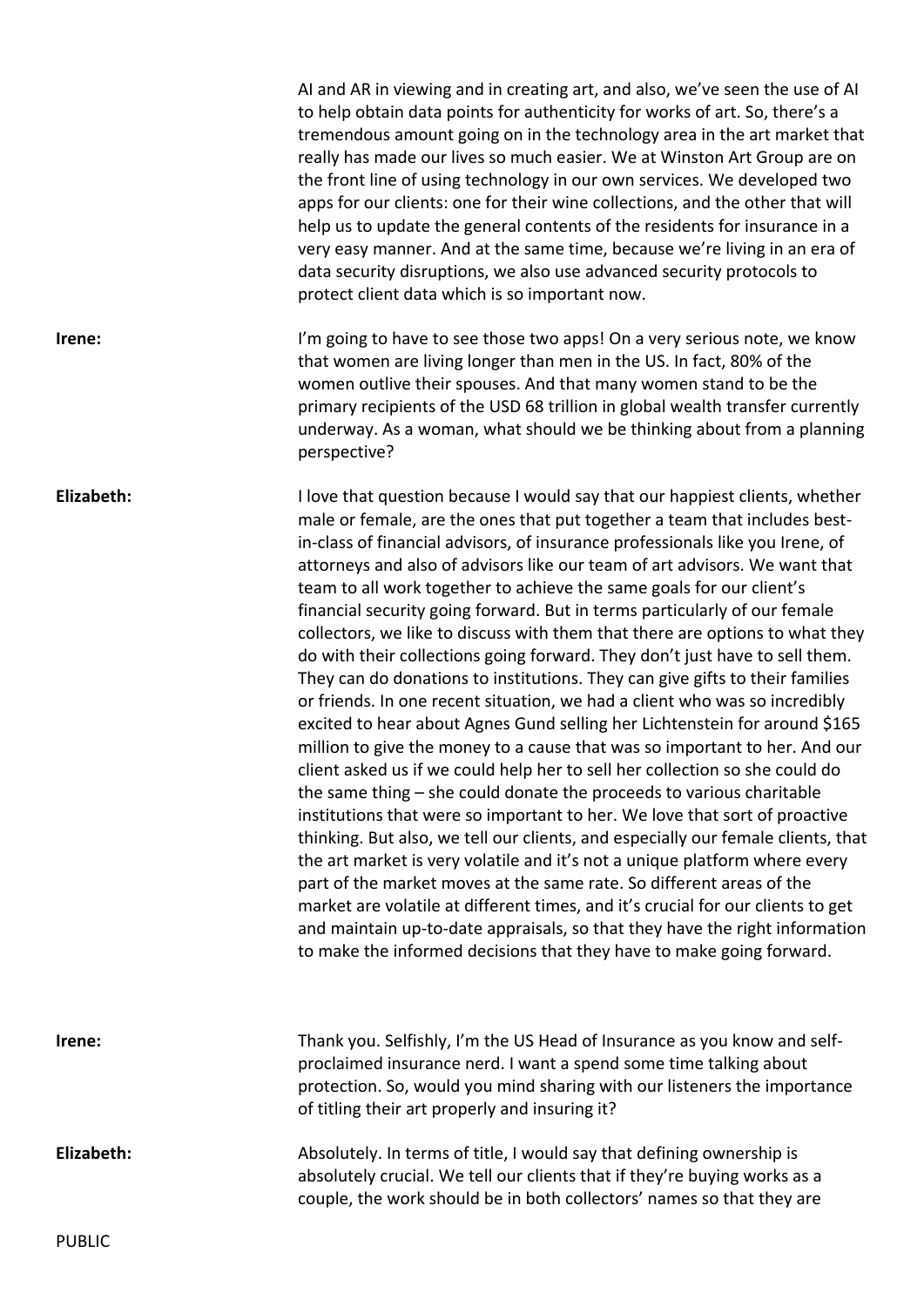|            | protected in case of divorce or even the death of one spouse. We had a<br>situation not too long ago where a collector had spent his and his wife's<br>money, a majority of the family money, on works of art, half bought in his<br>name and half, unknown to his wife, bought in the name of his girlfriend.<br>When the fellow died, needless to say the outcome was combustible. And<br>we want to avoid that for our clients. In terms of insurance, art has to be<br>insured. Because this is a client's best way to protect that financial asset,<br>this is risk management for art. And again, I go back to appraisals. So, the<br>first step for an accurate insurance is an appraisal which should be<br>reviewed and updated regularly, sometimes every six months if it's<br>contemporary art and sometimes not necessarily every year but maybe<br>every five years if it's something like English furniture. Also, and I give<br>kudos to you Irene, our clients need to have an insurance professional<br>who's knowledgeable about fine art insurance so that when insurance is<br>necessary they can place that insurance with a fine art insurance firm who<br>in times of loss or damage will respond quickly and professionally.                                         |
|------------|-----------------------------------------------------------------------------------------------------------------------------------------------------------------------------------------------------------------------------------------------------------------------------------------------------------------------------------------------------------------------------------------------------------------------------------------------------------------------------------------------------------------------------------------------------------------------------------------------------------------------------------------------------------------------------------------------------------------------------------------------------------------------------------------------------------------------------------------------------------------------------------------------------------------------------------------------------------------------------------------------------------------------------------------------------------------------------------------------------------------------------------------------------------------------------------------------------------------------------------------------------------------------------------------------|
| Irene:     | Liz I couldn't agree more with you. Let's change it up a little bit if you don't<br>mind. What advice would you give the novice collector, how do you go<br>about buying your very first piece of art?                                                                                                                                                                                                                                                                                                                                                                                                                                                                                                                                                                                                                                                                                                                                                                                                                                                                                                                                                                                                                                                                                        |
| Elizabeth: | We always tell our clients that the most important thing to start out doing<br>is get educated about either the artist or the maker, depending on what<br>they're interested in. They can do the due diligence themselves or they<br>should hire an objective but knowledgeable advisor. But we tell our clients,<br>find out about the artist in-depth. Where did they study? Which collectors<br>or museums hold their works of art? Which gallery is showing them? Are<br>they changing galleries? Are they staying at the same gallery? And what<br>shows are coming up for that artist? We also tell our clients to use their<br>eyes, because it's so important to get right in front of a work of art rather<br>than looking at everything through digital images. We also tell clients in<br>that same vein, get out and go to galleries and museum shows and auction<br>house previews, and see what kind of art really catches their eye, what is<br>drawing you to a particular work of art? Is it the medium in which the artist<br>is working or perhaps the style? Are there certain subjects that they like<br>better than others? Are they looking to collect by women artists or African<br>American artists or is there a particular geographic area that draws them<br>in? |
| Irene:     | And what if you're a seasoned collector?                                                                                                                                                                                                                                                                                                                                                                                                                                                                                                                                                                                                                                                                                                                                                                                                                                                                                                                                                                                                                                                                                                                                                                                                                                                      |
| Elizabeth: | Sometimes collectors get stuck in a rut and they need to consider other<br>types of art that might compliment what they have, but that really<br>broaden the spectrum. So, we say to clients, look at other collecting<br>categories. Maybe try a different era of a particular artist that they have,<br>they might have works by Picasso from the 1920s. What about works by<br>Picasso from the 1960s or in the early 70s just before he died? We also tell<br>seasoned collectors not to forget to talk to other collectors because other<br>collectors will give them objective and interesting advice about their path<br>to their collections. We love to tell seasoned collectors to meet the artists                                                                                                                                                                                                                                                                                                                                                                                                                                                                                                                                                                                 |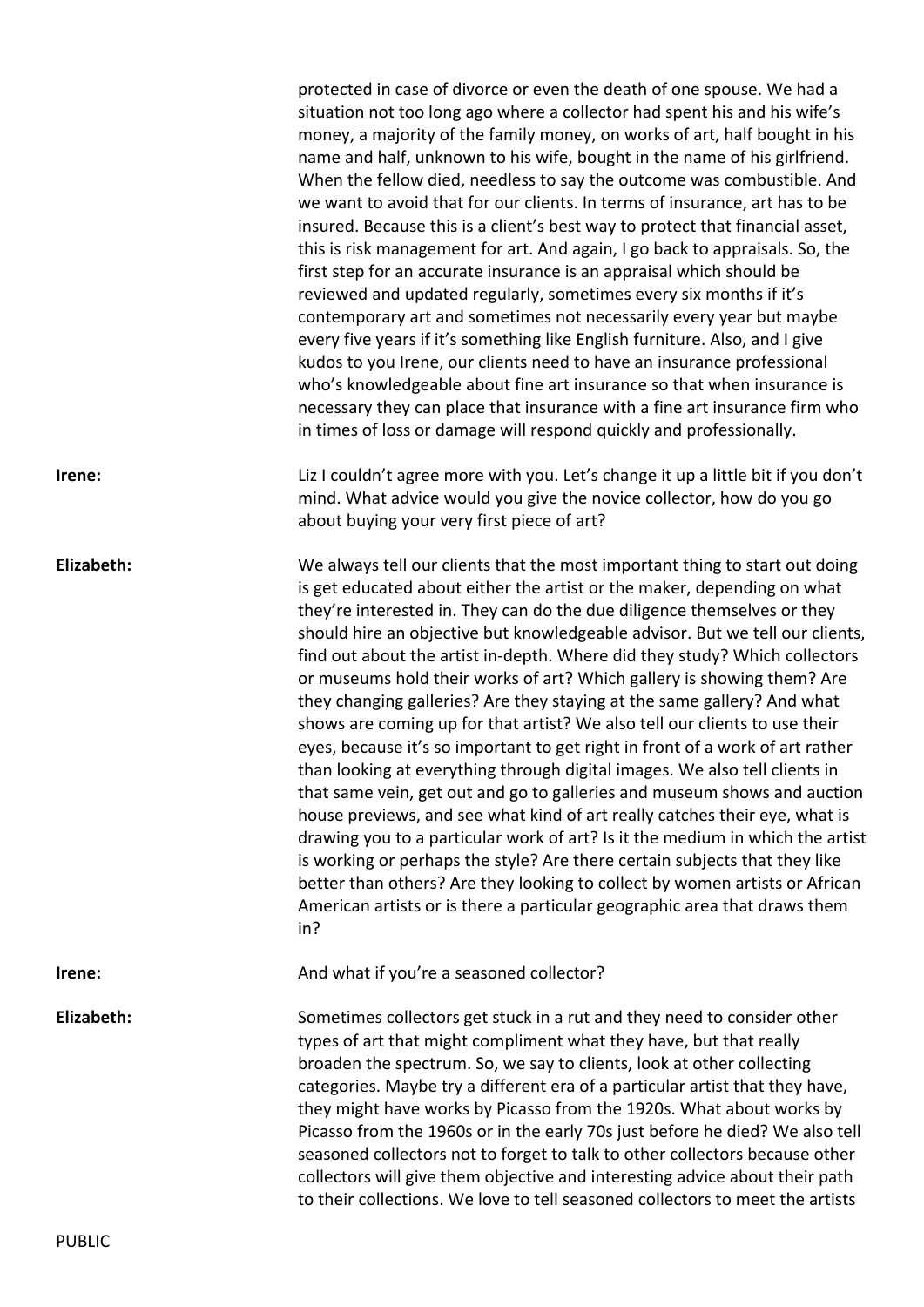|            | because that also gives a new perspective. If maybe they want to add in<br>some contemporary $art-go$ meet the artists and see what they're saying<br>and what their inspirations are. We also say that the seasoned collector<br>should not be afraid to prune their collection, because often as collections<br>grow collectors realize that maybe some of the first things that they<br>purchased don't fit into the collection anymore, maybe the quality wasn't<br>as good as the works that they can afford to buy now. So not to be worried<br>about pruning their collection and making that a really uniform group of<br>works of art.                                                                                                                                                                                                                                                                                                                                                                                                                                                                                                                                                                                                                                                                                                                                                                                                                                                                                                                                                                                                                                                                                                                                                                                                                                                                                                                                                                                                                                       |
|------------|---------------------------------------------------------------------------------------------------------------------------------------------------------------------------------------------------------------------------------------------------------------------------------------------------------------------------------------------------------------------------------------------------------------------------------------------------------------------------------------------------------------------------------------------------------------------------------------------------------------------------------------------------------------------------------------------------------------------------------------------------------------------------------------------------------------------------------------------------------------------------------------------------------------------------------------------------------------------------------------------------------------------------------------------------------------------------------------------------------------------------------------------------------------------------------------------------------------------------------------------------------------------------------------------------------------------------------------------------------------------------------------------------------------------------------------------------------------------------------------------------------------------------------------------------------------------------------------------------------------------------------------------------------------------------------------------------------------------------------------------------------------------------------------------------------------------------------------------------------------------------------------------------------------------------------------------------------------------------------------------------------------------------------------------------------------------------------------|
| Irene:     | Good solid advice. But if they're like me it's so hard to get rid of anything.<br>I'd be remiss if I didn't ask you about fakes and forgeries. There's been<br>quite a few headlines in the recent news about bad guys and swindles.<br>What is going on?                                                                                                                                                                                                                                                                                                                                                                                                                                                                                                                                                                                                                                                                                                                                                                                                                                                                                                                                                                                                                                                                                                                                                                                                                                                                                                                                                                                                                                                                                                                                                                                                                                                                                                                                                                                                                             |
| Elizabeth: | There have been forgeries through the centuries but as prices have<br>increased so much exponentially in the past say 20 years, forgeries have<br>proliferated, and we do have to take a lot of caution when we're<br>recommending works to the clients to buy. It means that clients really have<br>to pay attention to the provenance of a work of art. Where did it come<br>from? Who owned it before? Check those provenance details to make sure<br>they're accurate, check on the authenticity works of art and once you're<br>able to paint a certificate of authenticity for certain artists, keep those<br>certificates in a safe place. There are also platforms such as Artory, which is<br>a blockchain technology platform that you can use to register your work of<br>art, that gives it an immutable timestamped register. This is great for<br>clients who want a transaction record of a work of art to make sure that it<br>is thought of as authentic when they go to sell it in the future. It's so<br>important to rely on an objective advisor, who is actually a deep and broad<br>specialist in the area in which you collect. It's really important to think<br>about the stories that are in the market about forgeries and forgers and<br>learn from those. I'll just tell you one quick story. We were asked to do an<br>appraisal not so long ago for a couple who had collected what was USD2 5<br>million worth of Fabergé. Their children asked us to come and do an<br>appraisal of it because they were worried that the parents had been<br>buying from the same dealer and had had the appraisal done by that same<br>dealer each year. So, our specialists went to take a look at the collection,<br>there were 125 pieces in it and only two were actually by Fabergé. Maybe<br>worth about USD 10,000. The remainder of that USD 25 million collection<br>was forgeries. So again, before buying anything we recommend to our<br>clients, get an objective view from someone who is a deep specialist in that<br>area that you're collecting. |
| Irene:     | Clearly, it's important you have an art advisor like yourself who you can<br>trust, I mean it's scary. It's scary what you're telling us.                                                                                                                                                                                                                                                                                                                                                                                                                                                                                                                                                                                                                                                                                                                                                                                                                                                                                                                                                                                                                                                                                                                                                                                                                                                                                                                                                                                                                                                                                                                                                                                                                                                                                                                                                                                                                                                                                                                                             |
| Elizabeth: | It is.                                                                                                                                                                                                                                                                                                                                                                                                                                                                                                                                                                                                                                                                                                                                                                                                                                                                                                                                                                                                                                                                                                                                                                                                                                                                                                                                                                                                                                                                                                                                                                                                                                                                                                                                                                                                                                                                                                                                                                                                                                                                                |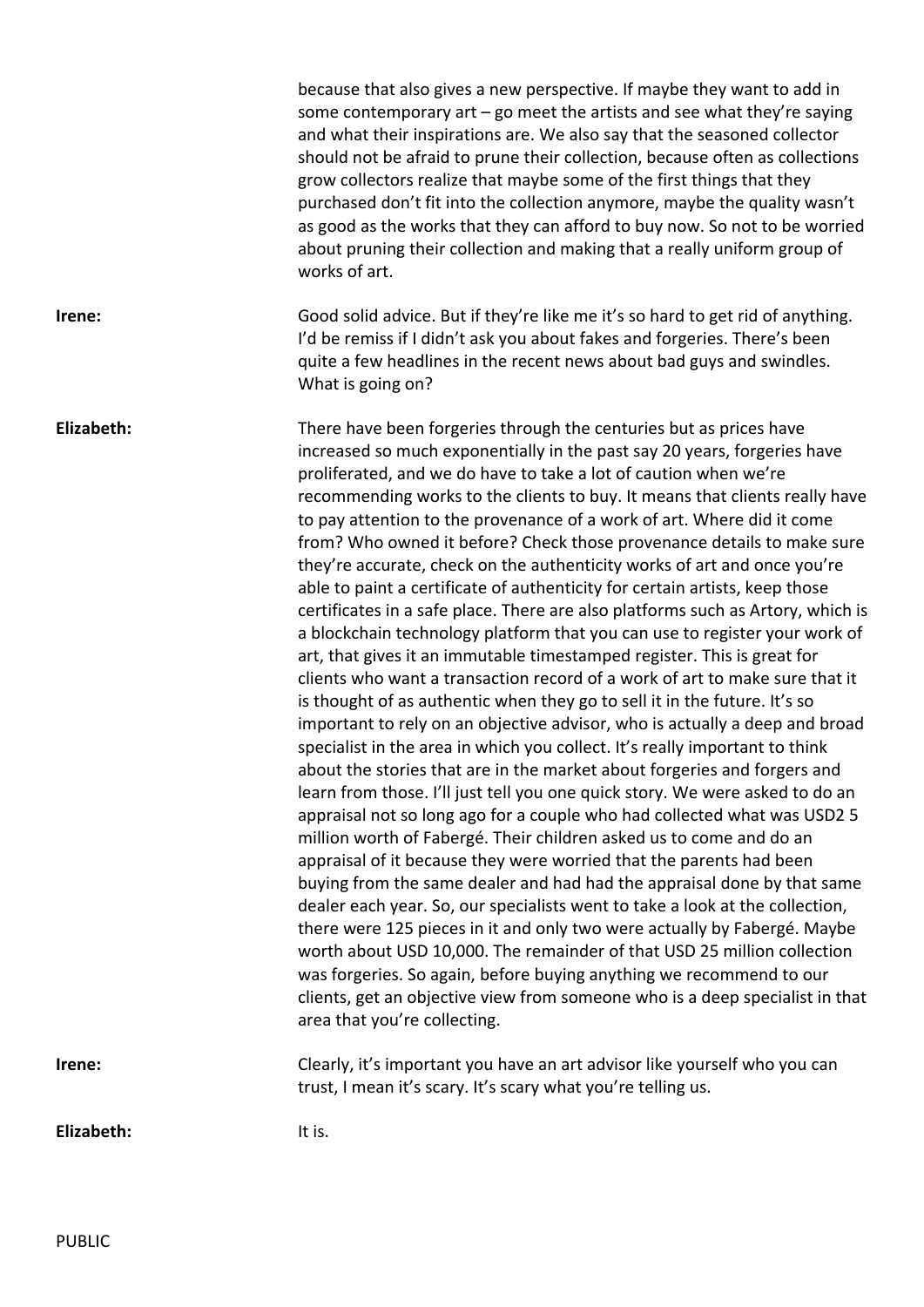**Irene:** Liz, I have so many other questions but we're running short on time. So, let's end with, any cool stories you can share with us. You've told us quite a few already but I know you have many more that you could share.

**Elizabeth:** Absolutely, I could actually give you a couple of stories that affect female collectors, I think that's sort of fun in the context of what we're talking about today. A number of years ago, well it was in the past three years, we were asked by one of our clients if we could come and help her sell jewelry, and to get rid of works of art that she wasn't interested in keeping anymore. She handed my colleague a shoebox and said: "There's some costume jewelry in here, could you please just give it up to some local charity?" And our specialist luckily looked in the shoebox and saw two beautiful pearl necklaces. And she said to our client: "Maybe we should get these checked, they could be natural pearls and if they are, they're quite valuable." So, our client said: "Well, reluctantly, go ahead." We had them tested in Geneva and they turned out to be natural pearls, and they sold for over USD 3 million. The two strands of pearls. And then there's a story I'd love to tell you about another female client whose estate we were handling on behalf of her attorney. And the attorney said to us: "Could you go in there and just get a clear out bid on the entire contents, we want to get rid of it." The client had been a personal shopper at one of the major department stores in New York and had lived an extremely modest life. We went into her apartment, the lawyer had said to us, there's one piece that is of value and the rest of it is meant to be not worth anything. But look at the clock on the mantle. The clock was worth about fifty dollars on a good day. But we were walking around the apartment and I saw in a dark hallway, a beautiful old master painting. I asked him if we could do some research on it. We did and it turned out to be a long-lost painting by the artist Annibale Carracci, and it was a portrait of one of this woman's ancestors. Again, when we put up for auction that made over four million dollars at the time. The sad part of the story is that if she had had an appraisal during her lifetime, she would have found out that that painting was worth a lot of money and she could have probably lived a much more comfortable lifestyle. But in any case, we were so happy to have found that.

**Irene:** I love these stories! I wish I could hear more. Liz I cannot thank you enough for your time today. We've covered a lot: how to value art, art as an investment, advice for the novice collector, advice for the seasoned collector, the importance of titling, planning and insurance, and the positive changes in the art market with respect to women. Women are definitely gaining traction, women artists, and those at the senior levels in the art market. In the meantime, I need to thank you again for your time and your knowledge and sharing all of your expertise with us.

**Elizabeth:** Thank you so much, what a pleasure.

**Carly:** Carly: To our listeners, thank you for joining us. Today's program was part of a series on Women and Wealth, Doing It All by HSBC Private Banking. We sincerely hope you enjoyed our discussion today and found it inspiring,